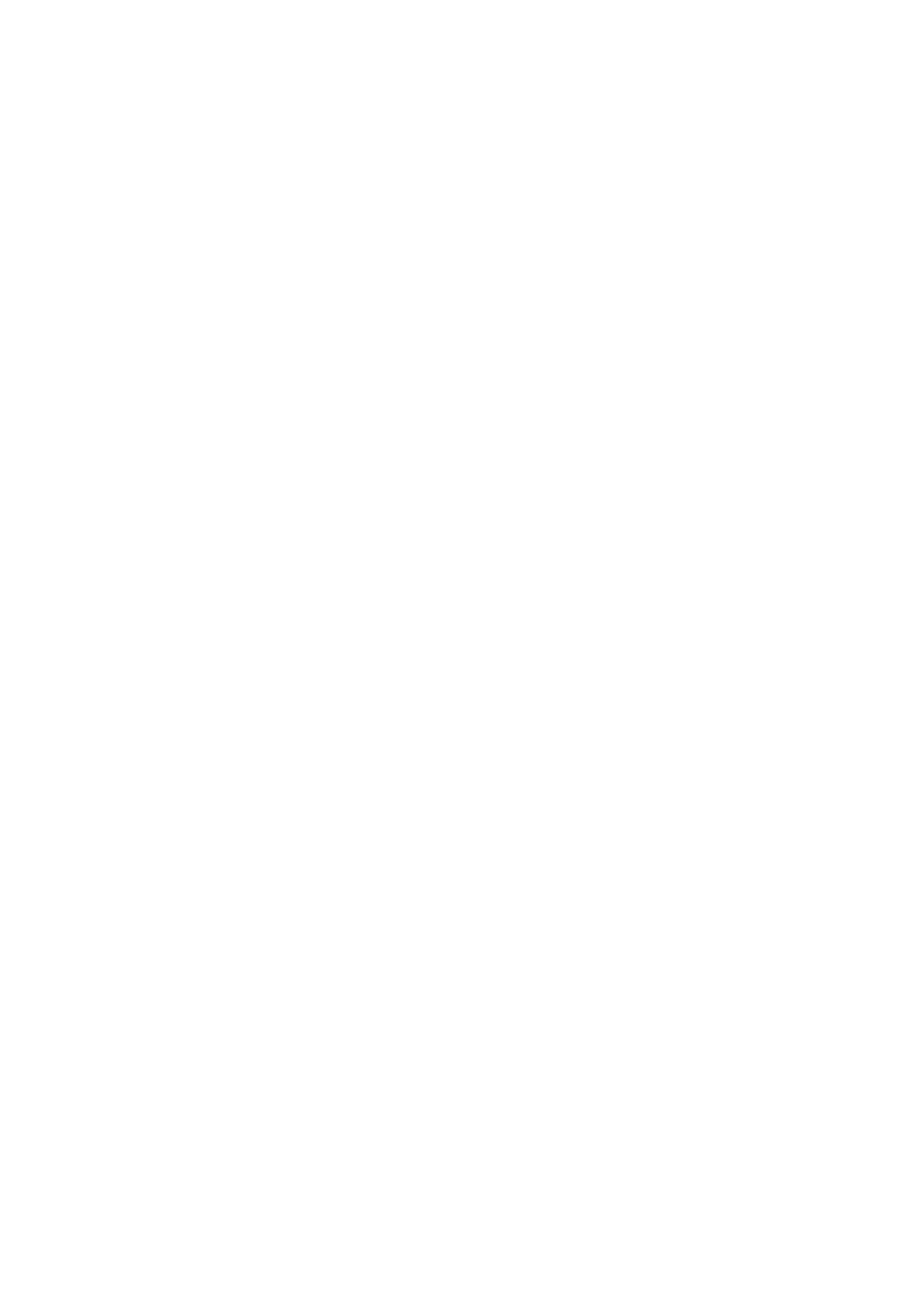# **A SHORT BIOGRAPHY OF CAPTAIN G. B. LUPPIS, BORN IN RIJEKA 190 YEARS AGO**

# **Dr. Erwin Schatz** Österreichischen Marine Verband, Klagenfurt, Austria

## **I. – THE NAVY OFFICER**

Giovanni Biagio (in German: Johann Blasius) Luppis was born in Rijeka one hundred and ninety years ago, the twenty.seventh of January 1813. Some historians mean, it was in 1814.

At his birth the father Ferdinando – a ship-owner in the important and busy Adriatic harbour of Rijeka – was absent from his home, sailing somewhere over the oceans. The mother Giovanna Perich was helped by the midwife Maria Inch, who announced the happy event to the authorities and provided the christening by don Giuseppe de Spingaroli. In Rijeka the young Giovanni Biagio frequented the grammar-school and the Nautical Institute, but during holidays he crossed the seas together with his father specially visiting the ports in the Mediterranean and in the Black Sea. And more and more increased his interest in maritime matters.

In that period the croatian town of Rijeka and its territory belonged to the Austrian Empire; Trieste and Rijeka were free-ports since 1719. Between the european important seaports Rijeka took the position number  $9<sup>1</sup>$  A young man who intended to enter the Austrian Navy as officer had to go to Venice and frequent, for some years, the "Collegio Navale"/"Collegio di Marina" (Naval Academy) of the Veneto-Austrian Navy.

The Collegio was founded by the Austrian Emperor Franz I. in 1820, five years after the second austrian occupation of the Veneto. Some conditions to be admitted to the Collegio were:

- 1) Age of entrance: 9 do 11 years
- 2) Best health (Medical Certificate requested)
- 3) Good knowledge of the Italian language
- 4) Knowledges in correspondence and mathematics<sup>2</sup>

<sup>1</sup> v. LIT $(9)$ 

<sup>2</sup> v. LIT (25), pg. 49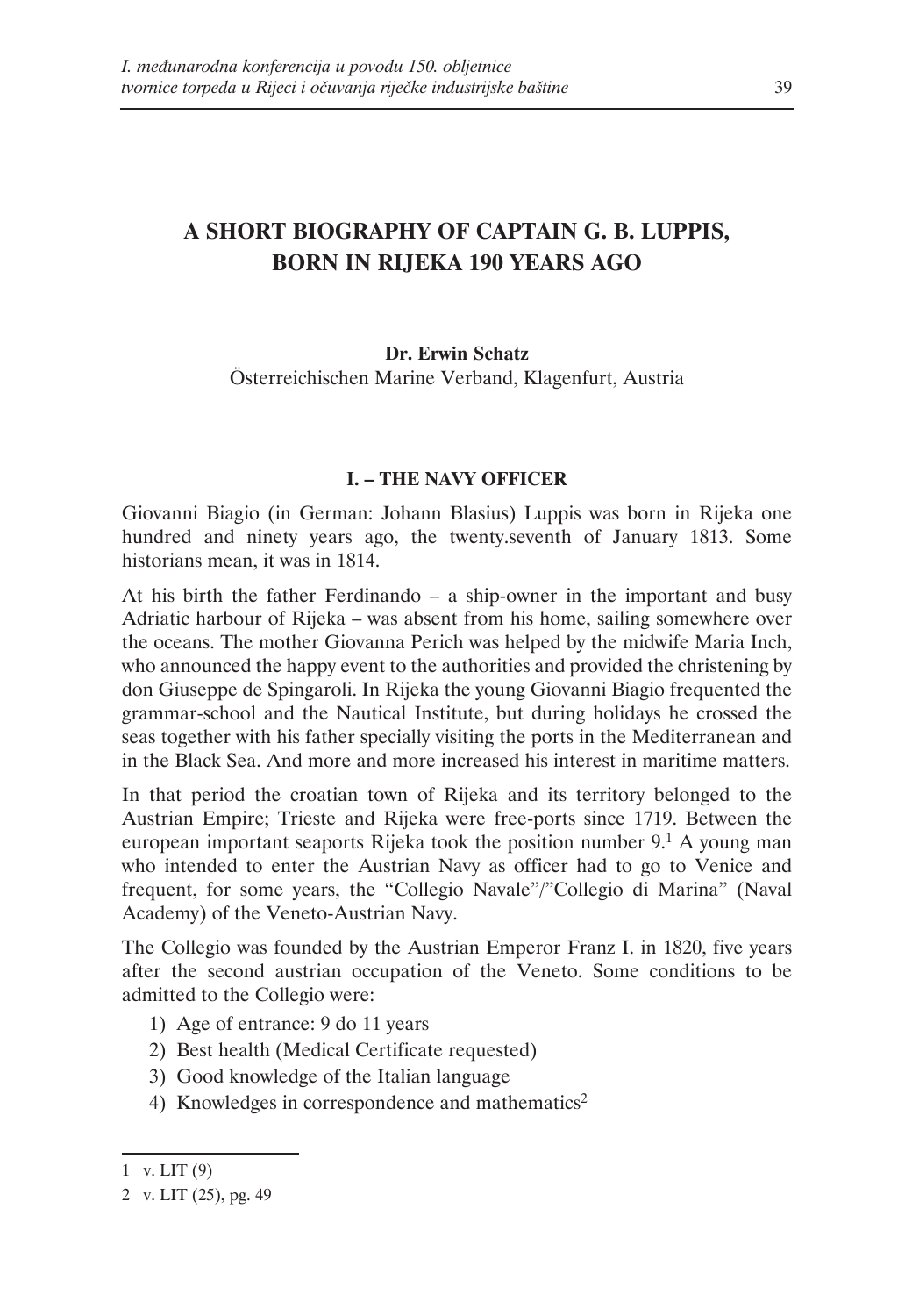Before admission the boys had to take stiff examinations. During the week the future Navy officers wore a simple house dress, on sundays a special uniform. The official language was the Italian, sometimes mixed with words and expressions in Venetian dialect. The students coming from German, Czeko-Slovakian, Hungarian and the others non-Italian speaking Provinces of the Empire did very hard – not so G. B. Luppis whose family spoke Italian too.

# **SCHATZ/LUPPIS**

Only two names of famous Austrian Navy officers who as boys frequented the "Collegio Navale" some years later will be mentioned in this paper: – Wilhelm von Tegetthoff (1827–1871), victorious at Helgoland (1864) and at Lissa/Vis (1866)<sup>3</sup>, and: – Maximilian von Sterneck (1829–1897), Commanding officer of the flagship ERZHERZOG FERDINAND MAX at Lissa, later on Chief-in-Chief of the Austro-Hungarian Navy (Kriegsmarine), buried in "his" Navy church Gospa od mora in Pula.

On November 16, 1835 the Cadet G. B. Luppis left the Collegio and did his job as an young Navy officer for some years on board of various Imperial warships (S. M. S. – Seiner Majestät Schiff. In GB: H.M.S. – His/Her Majesty Ship). During the blockade of Venice (1848/49)<sup>4</sup> G.B. Luppis, on board of the frigate BELLONA (III) goes through the troubles of the revolution. In began with the murder of the Commander of the Navy Arsenal. The frigate BELLONA (III) was a new ship, launched in Venice in 1842 (1260 tons, 48 x 13 x 6 metres, 32 guns). The crew consisted in 6 officers, 8 cadets, 1 chaplain, 3 physicians and 319 sailors. In 1848, at the beginning of the revolution, the BELLONA (III) was to find in the port of Pula. Commanding officer: Johann Buratovich.5

Now happened a very strange but characteristic manouvre: Nearly half of the crew, exactly 151 sailors, had to leave the ship... they all were Venetian people! With a new crew – G. B. Luppis included – the frigate, some month later, sailed to Venice and she participated in the blockade (April-august 1849). During the revolution the Venetian fleet consisted of 95 ships: 9 corvettes and 11 gun-boots, and the rest were smaller units. Coming under Austrian control many Venetian warships changed the name:

| DROMEDARIO/DROMEDAR   | ECATE/HECATE                |
|-----------------------|-----------------------------|
| ELISABETTA/ELISABETH  | FENICE/PHÖNIX               |
| <b>VULCANO/VULKAN</b> | <b>VENEZIA/TRIEST</b>       |
| <b>VENERE/VENUS</b>   | VICENZA/CAORLE <sup>6</sup> |

5 v. LIT (5), pg. 122

<sup>3</sup> v. LIT (32)

<sup>4</sup> v. LIT (13)

<sup>6</sup> v. LIT (25) pg. 5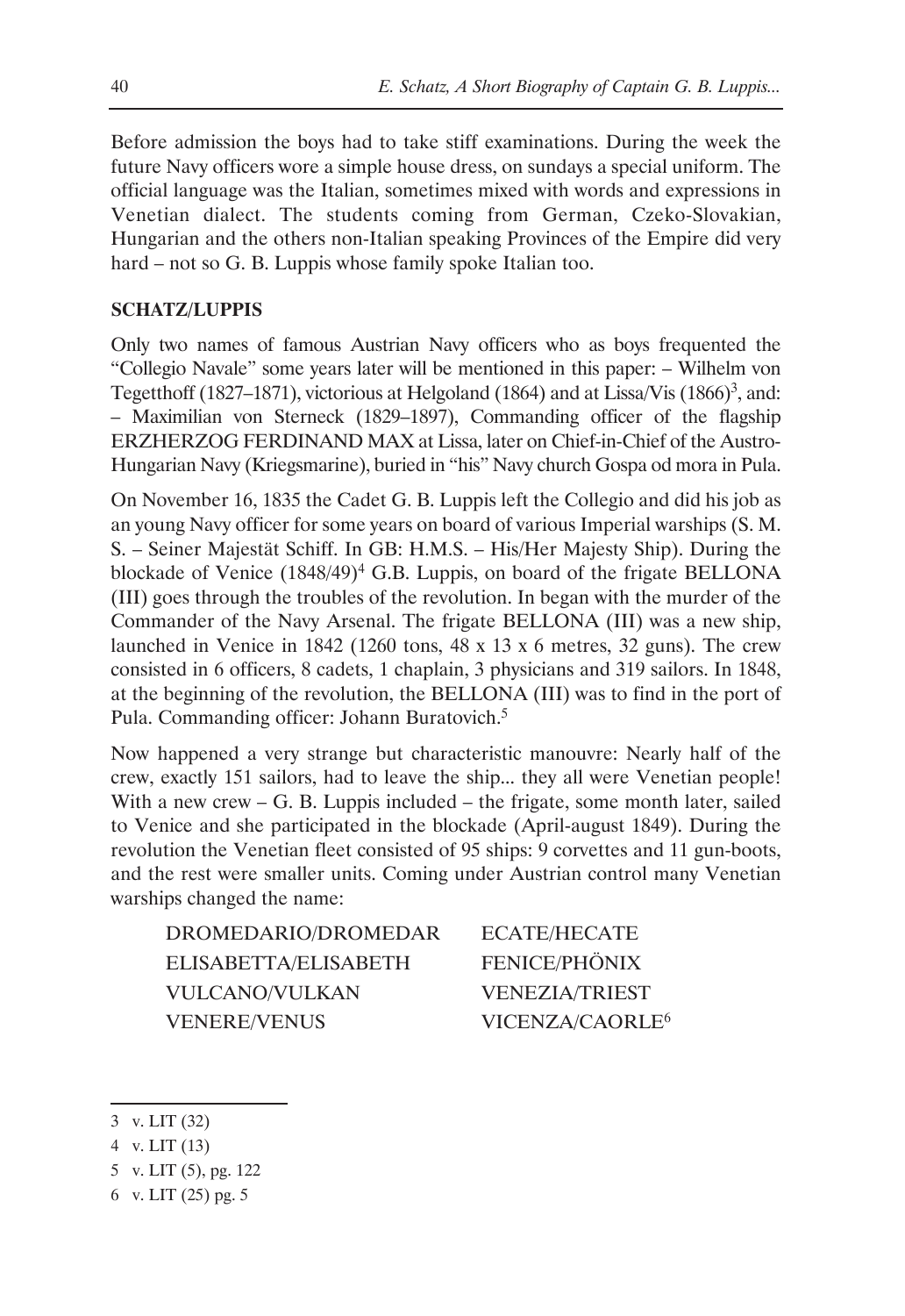Years later German became the official language in the Austrian Navy. G. B. Luppis took also part in the operation against the port of Ancona (June 1849).

After the Venetian adventure the Austrian Navy began to transfer its Fleet to Pula in Istria, where the construction of a new Arsenal made good progress. The foundation-stone had been laid in 1856 and the first big warship, the KAISER, was launched two years later. Pula advanced soon to be the Central Navy Base of the Austro-Hungarian monarchy. It was in Pula that at the end to World War One the last Austro-Hungarian flagship, the dreadnaught VIRIBUS UNITIS, was sunk by Italian frogmen. Together with his ship disappeared her Commanding officer Janko Vuković de Podkapelski. The Croatian colours replaced the Austrian flags in red-white-red...

But let's return to Captain Luppis. We find him during the war against the French and the Sardo-Piedmontese ships (1859) in the Adriatic sea commanding the Austrian frigate VENUS (ex Venetian frigate VENERE, launched in 1832 in Venice. There were some fights along the Dalmatian coast.7

A new period in the career of Captain G. B. Luppis began as – after the year 1859 – he went to Trieste to assume the management of the Commission which had to purchase all the wooden material the Navy needed. Since a lot of years the Navy was in possession of large forests (specially oaks) in Istria (for instance near Pula and Labin) and in the Gorski Kotar (north of Rijeka).8

Similar to Luppis an other Austrian inventor worked in the Slovenian and Croatian forests (specially in the valley of river Mirna and around Motovun, a zone called Domain San Marco) – he worked to find convenient wooden material for ship-building. It was the "Marine–Forstintendant" Josef Ressel (1793-1857).

He invented the Archimedean ships-propeller and tested it in the port of Trieste (1828 and 1829) on board the CIVETTA (that means owl). The first tests were not really successful, the Police didn't allow further experiment, it was found to be dangerous. But the ships-propeller was born!

In 1861 Captain G. B. Luppis retired from Nevy service with the rank of "Fregattenkapitän" corresponding to "Oberstleutnant" in the Army.

He was awaeded with the "Iron Crown III class".9

# **II. – THE "COAST-SAVIOUR"**

Since 1860 Captain Luppis had begun to realize his dream and to think over the problem of a new offensive weapon to be used in warfare. Bayer von Bayersburg

<sup>7</sup> v. LIT (4)

<sup>8</sup> v. LIT (21)

<sup>9</sup> v. LIT (4)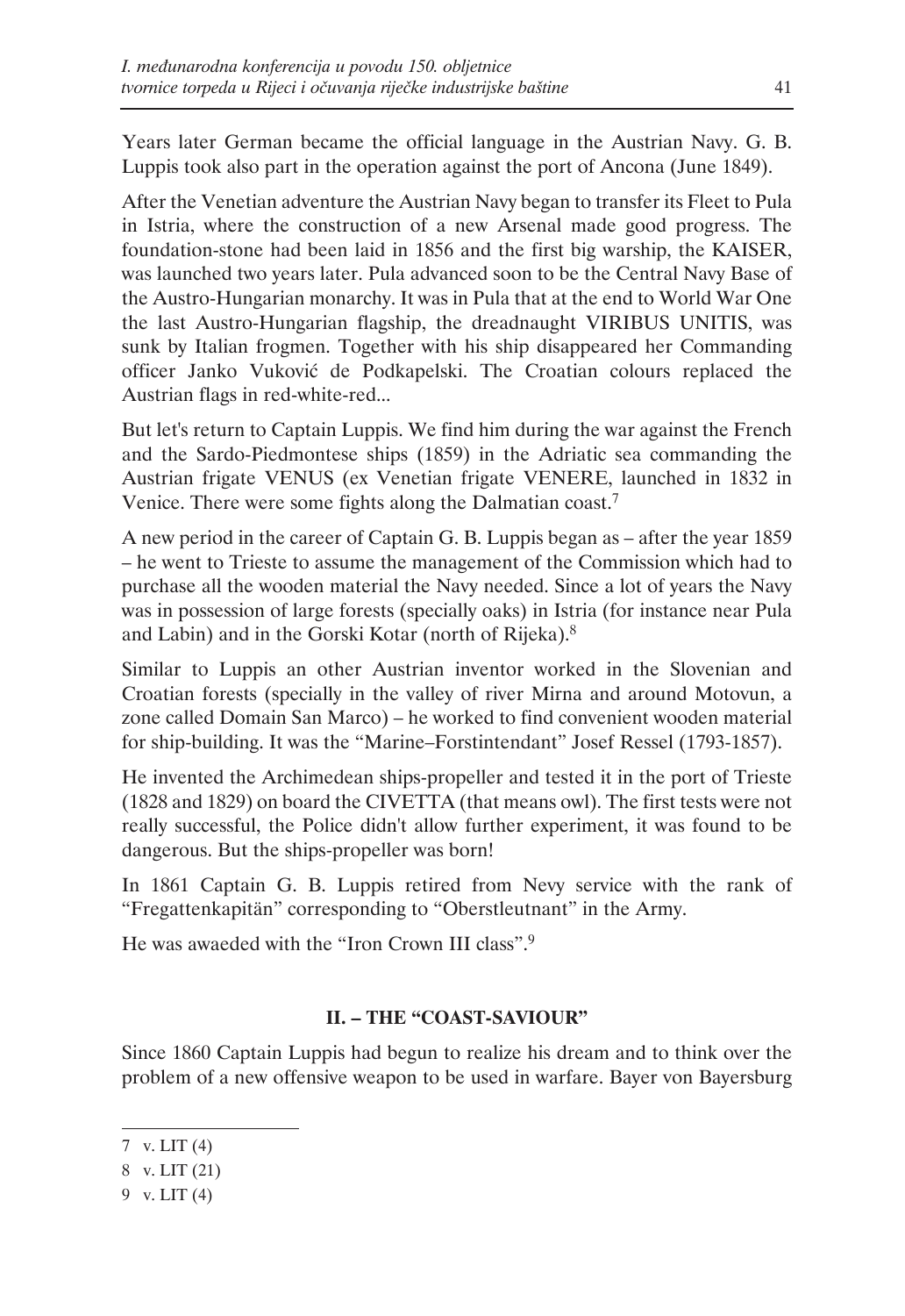writes. "...Luppis built a model of a torpedo, giving it the name "Küstenretter"/"coast-saviour"/"salvacoste"... and he had from the first the idea to create a "torpedo" with the form of a fish..."<sup>10, 11</sup>

The first model of Luppis' "coast-saviour (or: "coast-saver") was built on board the frigate BELLONA (III). The purpose of that weapon was to try to defend the Adriatic coasts of the Empire against possible attacks of Italian patriots, the so called "irredentisti". The "coast-saver", in the lenght of one matre, was swimming on the helm. Loaden with explosive in had to be directed against the target. But the complicated strange thing which reminded the ancient "brulotto" failed. Now Captain Luppis turned to the generosity of the Emperor Franz Josef I. The audience was accorded by Prince Leopold and took place in the Viennese Imperial Palace. The Kaiser was very interested in the activities of his Navy officer. But the finally decision had to come from the Tecnical Committee. The answer in 1861 was negative: Propulsion and course of the "coast-saviour" had to be improved. Therefore Luppis started the construction of "coast-saviour number two". This second exemplar had a lenght of six metres and an autonomy of half a kilometre, reaching the speed of six knots. The launching-station was prepared on deck of torpedoboats. But all these innovations were only hypothetic and seemed to have no importance in a future war.

It was a matter of fact that Luppis was not able to risolve the difficult technical problems presented by the project. He practically had reached the last phase of his mechanical knowledge.

On March 10, 1864, Captain Luppis returned to Vienna. There he proposed, the Goverment might take over all material concerning the "coast-saviour". On April 11, 1864, the first negative decision given in 1861, was confermed. And Vienna added, that "it wasn't possible to spend five-thousand to six-thousand Gulden, necessary to examine the new weapon.

Three days later Captain Luppis sent an other letter to the Ministry of Defence and wished to be assisted in his work by the Tecnical Section of the Austrian Navy. Also this proposal was declined and G. B. Luppis was ordered to finish contacting the Ministry and to turn to other institution for help.

Captain Luppis was in contact to Giovanni de Ciotta, an ex Colonel in the Austrian Army. This man nov was to find in the municipal Council. He was very interested in Luppis' project and so he advised Luppis to go in search of an expert in naval construction who had the necessary financial resources and brought him in contact with Robert Whitehead.

Captain Luppis' "coast-saviour" in Vienna had not been accepted as a well working weapon, but the Emperor appreciated the good will and ennobled the

<sup>10</sup> v. LIT (4), pg. 115

<sup>11</sup> v. LIT (30)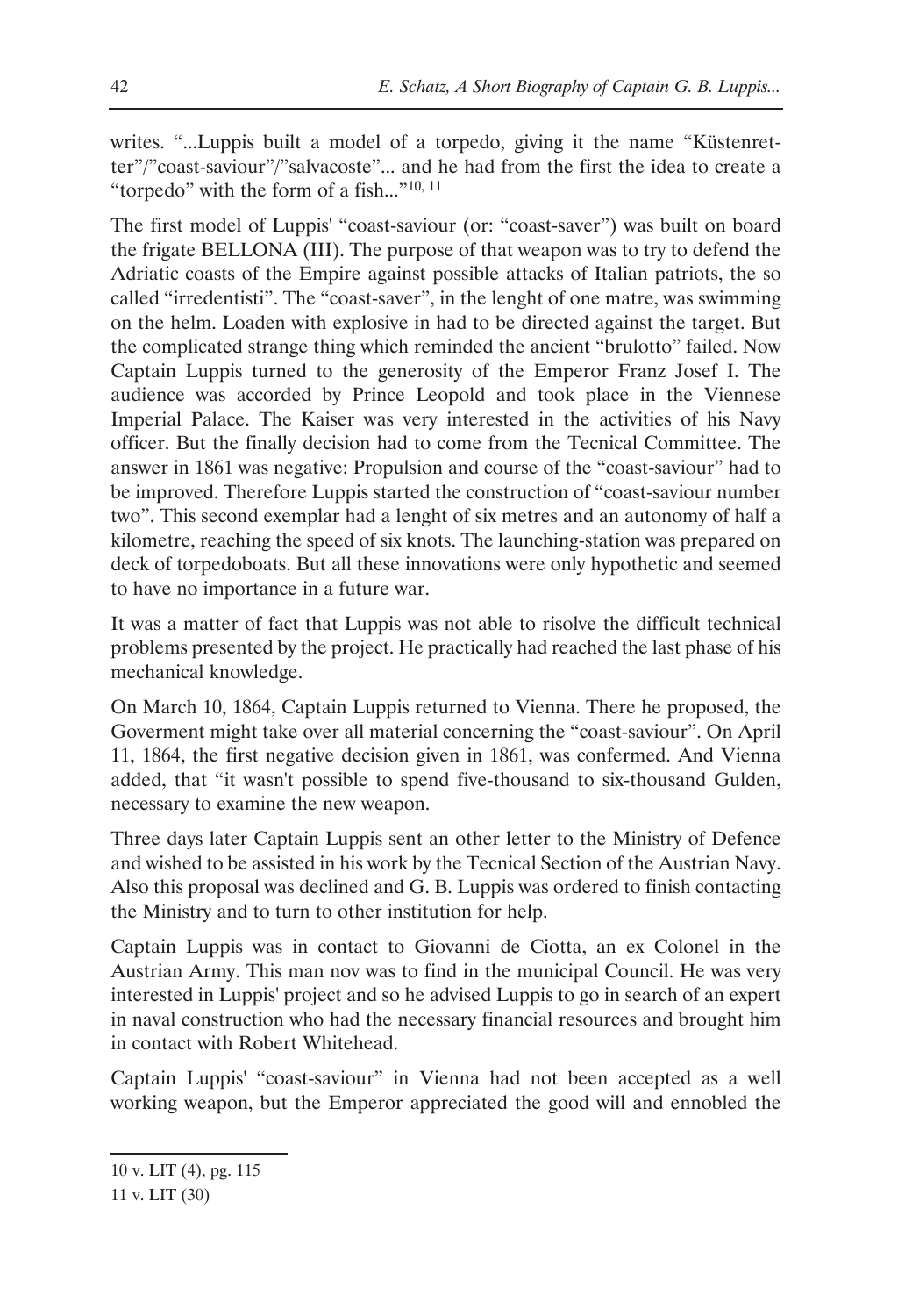Captain with the predicate "Ritter von Rammer". The german verb "rammen" means in English "to ram", for instance "to ram a ship", as it was done later on, in 1866, by Admiral Teggethoff at Lissa/Vis. The coat of arms showed a ship hit by a flash of lightning and the inscription said: "Beharrlichkeit siegt", that means: "Persistance leads to Victory".12

# **III. – THE "BRULOTTO" TO ATTACK SHIPS AND BURN THEM13**

Luppis' idea really was not a new one. Greeks and Romans used this "secret" weapon to destroy the hostile wooden ships. The "brulotto" (or "Brander" in German) was specially in use during the centuries 16 until 19. In the night of October 1st, 1805, the "brulotti" helped the English in the fights against Napoleons Great Fleet (more than 2.200 units), when, on the western coast of France, it loaded about 160.000 men and 10.000 horses. This was the repetition of the occupation of England actuated by the Romans.

The "brulotti" were small vessels in the length of about 7 metres. They navigated on the surface and transported a large quantity of infiammable items. The "brulotti" were towed or drifted by current and wind. A revolution in this matter was the inventation of the "coast-saviour" by Captain G. B. Luppis.

The "brulotti" came out of use at the end of the  $19<sup>th</sup>$  century, when wooden ships became very rare. Only some wet linen and/or a lot of spears applicated to the wooden ships could save them and prevented a disaster.

# **IV. – THE "MINE-VESSEL", LATER: "TORPEDO"**<sup>14</sup>

In Rijeka Giovanni de Ciotta had arranged that in August 1864 G. B. Luppis came in contact to Robert Whitehead, an English engineer at the Stabilimento Tecnico di Fiume/Rijeka. A first contract gave Whitehead the possibility to continue the work there where Luppis had ceased in the construction of his "coast-saviour". Two years of hard work, then the torpedo was born. Luppis communicated the good news to Vienna: "The mine-vessel is ready!"

The Austrian Vice-Admiral Ludwig von Fautz (Chief of the Navy-Section from 1865 to 1868) decided: The mine-vessel had to be tested, and he invited Whitehead and Luppis, the two inventors, to come to Vienna.

But the conflict started here – the differences of opinion on financial and other matters were insuperable. De Ciotta tried to calm the waves but in vain. Luppis decided to leave Rijeka as soon as possible and – together with his wife Elisa de Zotty – he took refuge in Milano.

- 13 v. LIT (17)
- 14 v. LIT (9)

<sup>12</sup> v. LIT (9)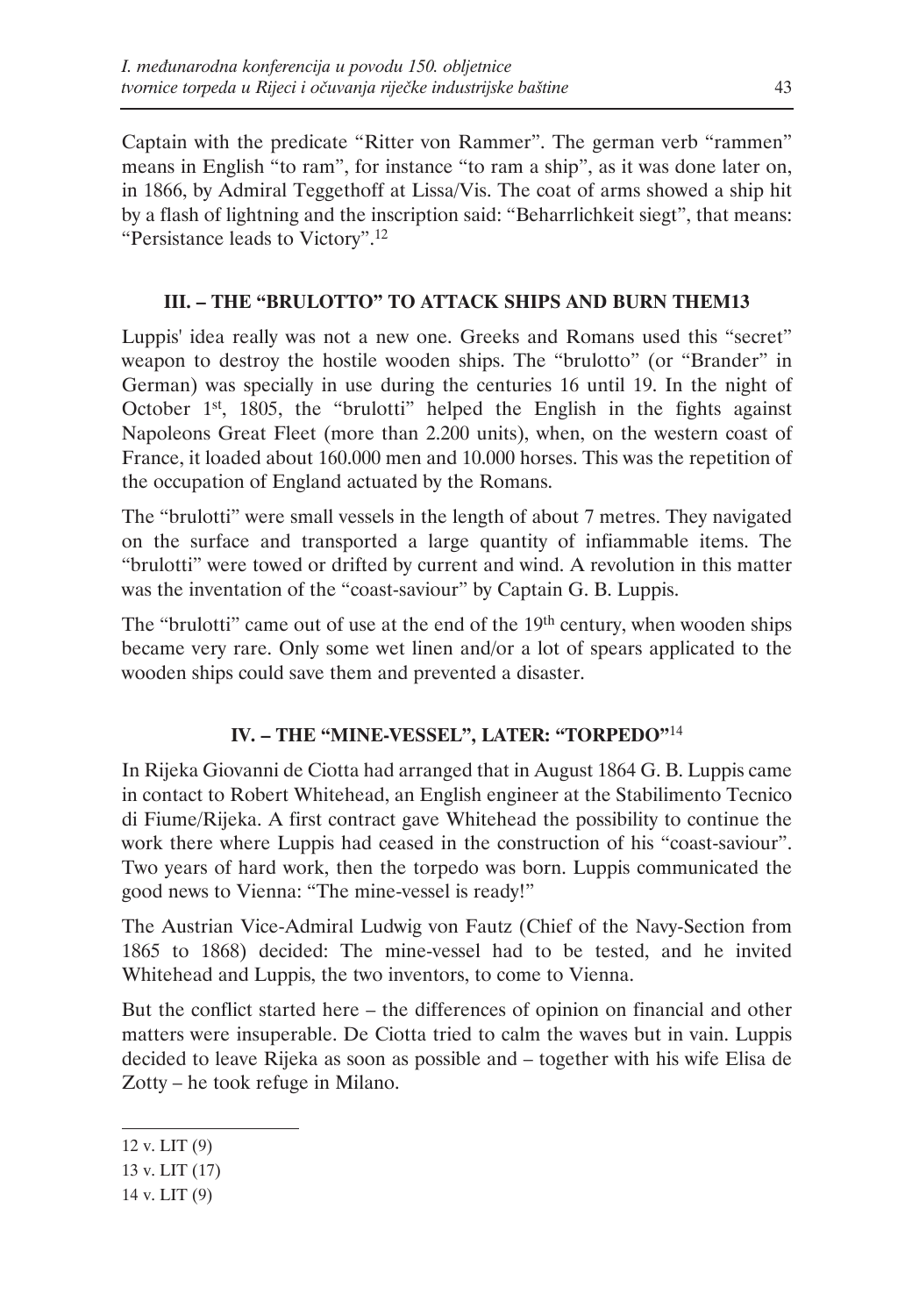#### **V. – EPILOGUE**

G. B. Luppis, inventor of the first primitive torpedo, died on January 11, 1875 in Milano. His apartment there was situated downtown inVia Sant' Andrea number 19, near the central Via Montenapoleone.<sup>15</sup> Shortly after 1870 he had left Rijeka to spend his last years in anonymity, far from the eternal quarrels in Rijeka and Vienna. Therefore his sudden death remained secret for some time.

In contrast to Luppis' invention, the defensive "coast-saviour", Whitehead's torpedo was now an offensive weapon.

In the night of January 25 to 26, 1878, three years after the death of Captain Giovanni Biagio Luppis, three Russian torpedoboats sunk a Turkish coastguard, hit by two torpedoes, made in Rijeka.<sup>16</sup>

#### **LITERATURE**

- (1) ALMANACH der k.u.k. Kriegsmarine Pola 1918
- (2) BAUMGARTNER Lothar Denn Österreich lag einst am Meer Graz 1987
- (3) BAUMRUCK Helwing Der Schiffsname BELLONA in der Österreichischen Kriegsmarine – Marine, gestern, heute – Mistelbach 1978
- (4) BAYER von BAYERSBURG Heinrich Österreichische Admirale 1867–1918 Wien 1962
- (5) BILZER Franz S.M.S. BELLONA (III) Marine, gestern, heute Mistelbach 1979
- (6) BILZER Franz Die Schiffe und Fahrzeuge der k.(u.)k. Kriegsmarine Marine, gestern, heute 1985–1988 – Mistelbach 1985/88
- (7) BURU György Viziaknák, torpedók Budapest 1988
- (8) CASALI Antonio CATTRUZZA Marina Sotto i mari del mondo, la Whitehead 1875–1990 – Bari 1990
- (9) CORVAJA Santi L' inventore del siluro morě dimenticato Storia Illustrata Milano 1970 cca.
- (10) DESTEFANI Laurio Manual de Historia Naval Argentina, la fábrica de torpedos Whitehead – Buenos Aires 1980
- (11) DOBRIC Bruno Carska i kraljevska mornarica u Puli Pula 1999
- (12) FILIPUZZI Angelo La campagna del 1866, le operazioni navali Padova 1966
- (13) GAGGERO Giuseppe La rivoluzione del Veneto e l' assedio di Venezia (1848/49) – Pino Torinese 1973
- (14) GOGG Karl Österreichs Kriegsmarine 1848–1918 Salzburg 1967
- (15) KOZLICIC Mithad Katalog izložba razvoj torpednog oružja na istočnoj obali Jarana – Split 1990

<sup>15</sup> v. LIT (20), pg. 518

<sup>16</sup> v. LIT (9)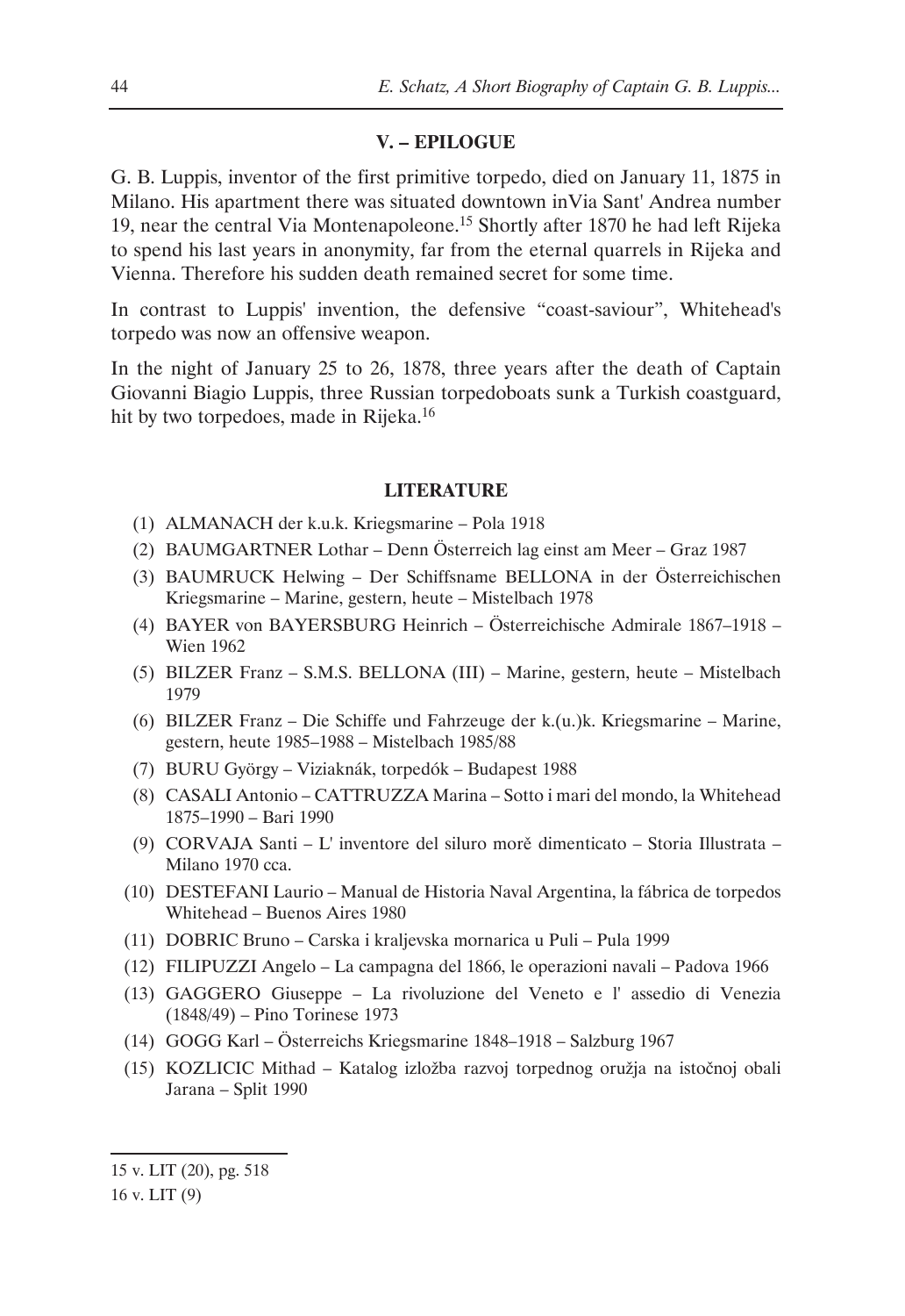- (16) LASZY Giacinto Fiume tra storia e leggenda Fiume/Rijeka 1998
- (17) MUSCIARELLI Letterio Dizionario delle armi Milano 1968
- (18) NACINOVIC Daniel Gospa od mora Pula 1991
- (19) PETRUCCI Benito Nascita del siluro e sua evoluzione Allegato a "Marinai d' Italia"
- (20) Navi e marinai Milano 1979
- (21) RESSEL in pomorstvo Pomorski muzej Piran 1991
- (22) RÖDHAMMER Hans Reminiszenzen an die K.u.K. Kriegsmarine Linz–Ebelsberg 1981
- (23) RÖHR Albert Deutsche Marinechronik Oldenburg 1974
- (24) SCHATZ Erwin Argentinisches Segelschulschiff besucht Pula (und Fiume/Rijeka) im Jahre 1910 – Marine, gestern, heute 1985 – Mistelbach 1985
- (25) SCHATZ Erwin Ein Leben für die Marine Maximilian Freiherr von Sterneck Klagenfurt 1997
- (26) SCHMALENBACH N. Kurze Geschichte der K.u.K. Marine Hamburg 1970
- (27) SCOTTI Giacomo Nella liburnica Fiume (Vele di ventura) Trieste 1998
- (28) SMOKVINA Miljenko Riječki Torpedo prvi svjetski torpedo Rijeka 1993
- (29) SOKOL Hans Hugo Des Kaisers Seemacht Wien 1980
- (30) STORIA ILLUSTRATA Milano
- (31) ULJANIK BRODOGRAĐEVNA INDUSTRIJA Pula 1986
- (32) WALLISCH Friedrich Wilhelm Tegetthoff Wien 1964
- (33) WHITEHEAD-MOTOFIDES Livorno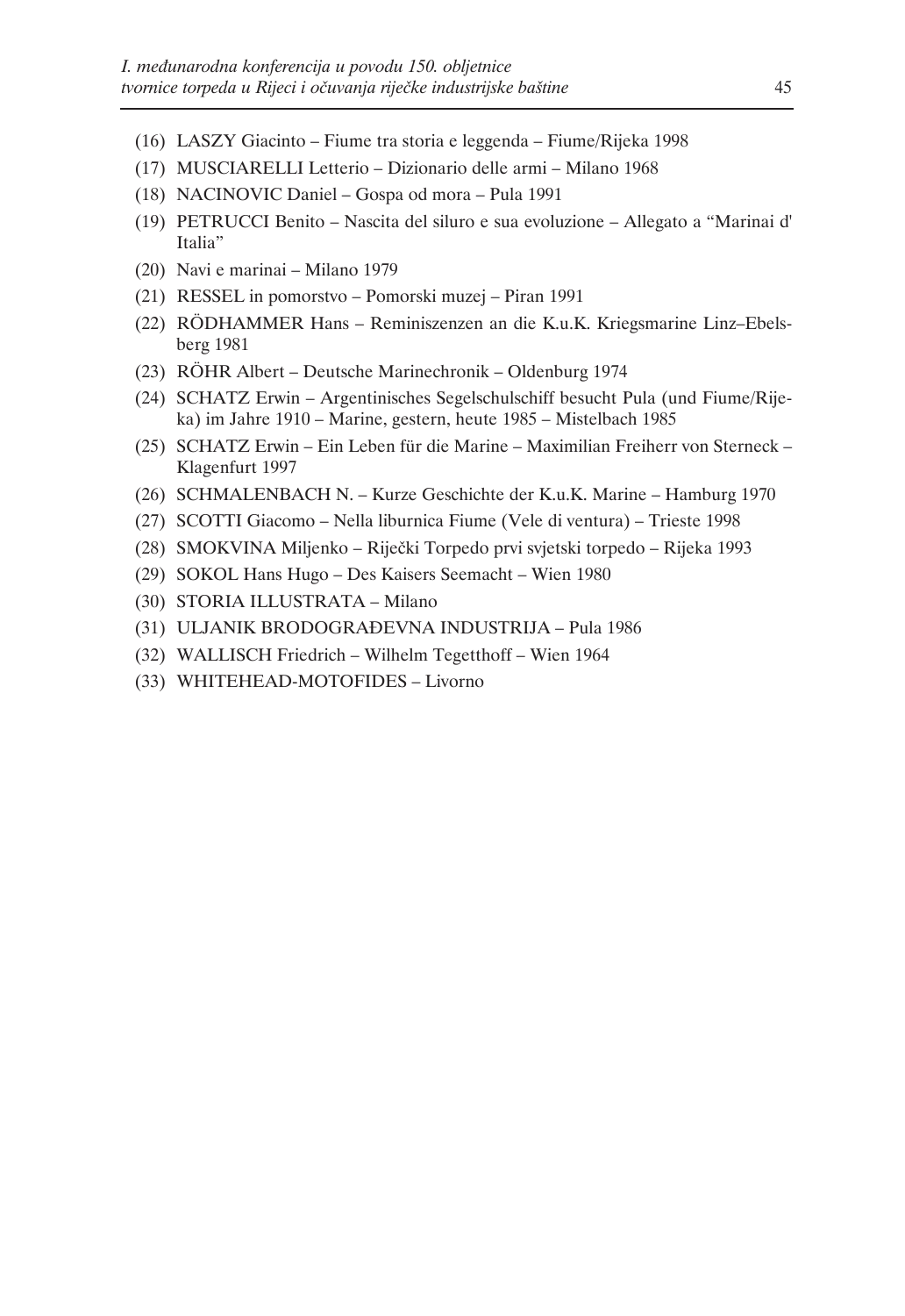# *Sažetak KRATAK ŽIVOTOPIS KAPETANA G. B. LUPPISA, ROĐENOG U RIJECI PRIJE 190 GODINA Erwin Schatz*

#### *I. Časnik ratne mornarice*

*Giovanni Biagio (na njemačkom: Johann Blasius) Luppis rođen je u Rijeci prije 190 godina, 27. siječnja 1813. Neki povijesničari misle da je to bilo 1914. godine.*

*Zajedno s ocem, brodovlasnikom u Rijeci, tada važnoj i prometnoj jadranskoj luci, mladi Giovanni Biagio prešao je brojna mora, a njegovo je zanimanje za pomorstvo sve više raslo. U to doba hrvatski grad Rijeka sa svojim teritorijem pripadao je Austrijskome Carstvu. Mladić koji je kanio ući u austrijsku ratnu mornaricu kao časnik, morao je otići u Veneciju i nekoliko godina pohađati Pomorsku akademiju –* Colllegio Navale *ratne mornarice Veneta i Austrije. Dana 16. studenoga 1835. kadet G. B. Lupis završio je Akademiju i služio kao mladi časnik na raznim ratnim brodovima austrijsko-ugarske flote (S.M.S. – Seiner Majestät Schiff – brod Njegova Veličanstva).*

*Godine 1861. Luppis je umirovljen s činom "kapetan fregate" (dopukovnik u vojsci).*

#### *II. Obalni spasilački brod*

*Od 1860. kapetan G. B. Luppis započeo je ostvarivati svoje snove o novom oružju. Prvi model njegova "obalnoga spasilačkog broda" napravljen je na austrijskoj fregati* Bellona *(II) (porinut 1811. u Veneciji, 1814. uvršten u flotu ratne mornarice Veneta/Austrije). Namjena toga novog oružja bila bi, prema Luppisu, obrana jadranske obale u sklopu Monarhije od mogućih napada talijanskih patriota, tzv. iredentista.* 

*Godine 1864. Luppis je predstavio svoj naum austrijskome Ministarstvu obrane u Beču, ali je Komisija odbila projekt. Novo oružje ratne mornarice trebalo je biti izgrađeno uz više tehničkog znanja u Rijeci, nakon povratka G. B. Luppisa u rodni grad.*

#### *III.* Brulotto *koji napada brodove i pali ih*

*Luppisova ideja doista nije bila nova. Grci i Rimljani upotrebljavali su to tajno oružje za uništenje neprijateljskih drvenih brodova.* Brulotto *ili spaljivač posebno je bio u optjecaju od 16. do 19. stoljeća.*

#### *IV. "Brod-mina", kasnije "torpedo"*

*Godine 1866. u Beču je predstavljena nova ideja: "brod-mina". Projekt je bio prihvaćen. Ali sada Luppis više nije bio sam u stvaranju novoga smrtonosnog oružja. Još 1864. stupio je u vezu s Whiteheadom. I Whitehead je bio taj koji je izgradio prvi stvarni torpedo. Kapetan G. B. Luppis odlazi iz Rijeke iza 1870., zajedno sa svojom ženom Elisom de Zotty, i nalazi utočište u Milanu gdje je umro 11. siječnja 1875.*